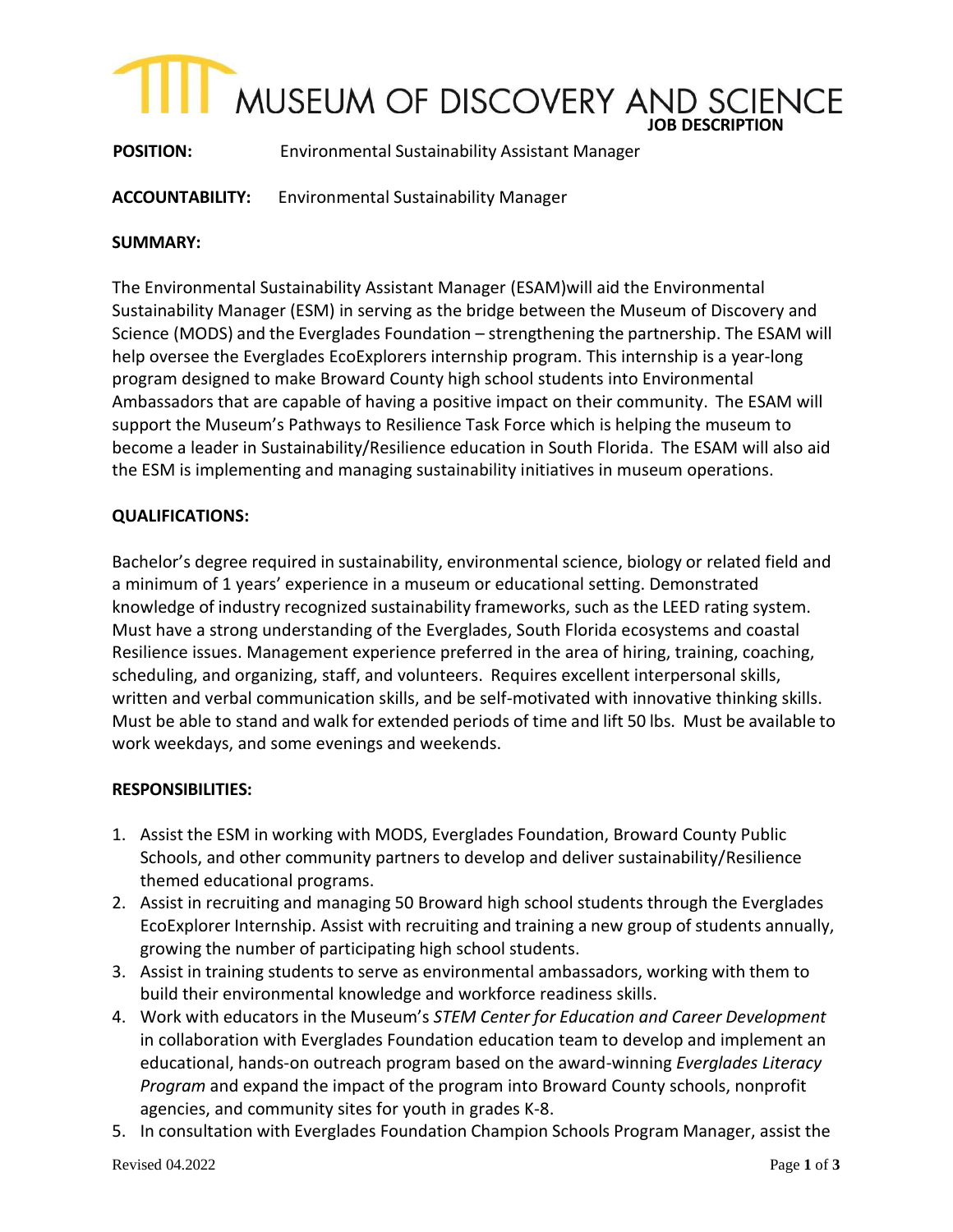ESM in the development and implementation of an outreach plan to recruit more Broward County Champion Schools. Assist with *Everglades Literacy Program* teacher training in Broward County.

- 6. Train and empower interns to deliver hands-on programming in the Museum's physical space as well as through the MODS STEMobile.
- 7. Inspire youth to become stewards of the environment, with a focus on the Everglades ecosystem, by assisting in project-based summer field experiences in the Everglades.
- 8. Assist with the planning of the Broward County Schools Youth Climate Summit and help to provide opportunities for *Everglades EcoExplorer* interns to take a lead role during the summit. The *Youth Climate Summit* is a platform for Broward middle and high school students to advocate for policy change, share their climate action plans and network with peers, elected officials and scientists working on sustainability issues. The *Summit* is held annually in collaboration with the Broward County Environmental Planning and Community Resilience Division and Broward County Public Schools.
- 9. Serve as a member of the Museum team that is implementing long term strategic planning around environmental sustainability addressing the issues most relevant to our South Florida community including sea level rise, flood risks and associated climate change issues.
- 10. Assist with the development of new exhibits, lectures, outreaches, and programs that inspire dialogue and innovative thinking among museum visitors and program participants that address the challenges of climate change.
- 11. Always represent the Museum's best interest both internally and externally.
- 12. Perform other duties as assigned.

# **COMPETENCIES:**

- 1. Strong Written and Verbal Communication Skills, especially in public speaking to large groups of youth and adults.
- 2. Ability to clearly communicate between MODS and its community partners.
- 3. Knowledge of Sustainability and/or Resilience initiatives.
- 4. Self-motivated.
- 5. Managing and working within a budget.
- 6. Time Management.
- 7. Ability to work with little or no supervision.
- 8. Detail oriented and excellent organizational skills.
- 9. Excellent analytical, critical thinking, and problem-solving skills.
- 10. Ability to handle multiple projects simultaneously and independently.
- 11. Proven self-starter with demonstrated ability to make decisions.
- 12. Excellent relationship building, interpersonal and leadership skills.
- 13. Collaboration Skills.
- 14. Personal Effectiveness/Credibility.
- 15. Flexibility.
- 16. Technical Capacity.
- 17. Project Management.
- 18. First Aid, CPR and AED Certification within 90 days of start.

# **SUPERVISORY RESPONSIBILITY:**

Revised 04.2022 Page 2 of 3 This position assists with the training, evaluation, and supervises STEM Teachers, educators,